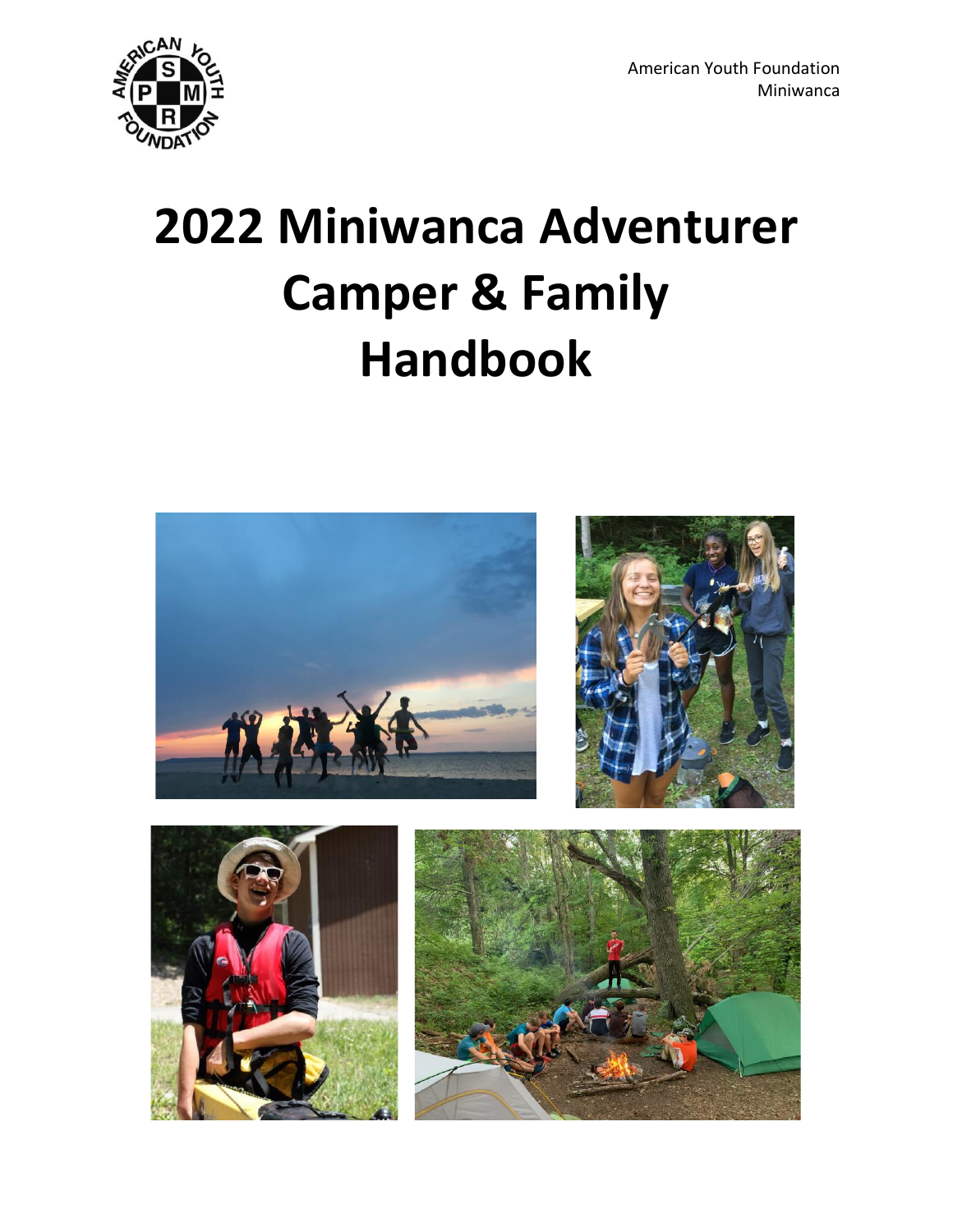

# **Table of Contents**

| $\bullet$ |  |  |  |  |
|-----------|--|--|--|--|
| $\bullet$ |  |  |  |  |
| $\bullet$ |  |  |  |  |
| $\bullet$ |  |  |  |  |
| $\bullet$ |  |  |  |  |
| $\bullet$ |  |  |  |  |
| $\bullet$ |  |  |  |  |
| $\bullet$ |  |  |  |  |
| $\bullet$ |  |  |  |  |
|           |  |  |  |  |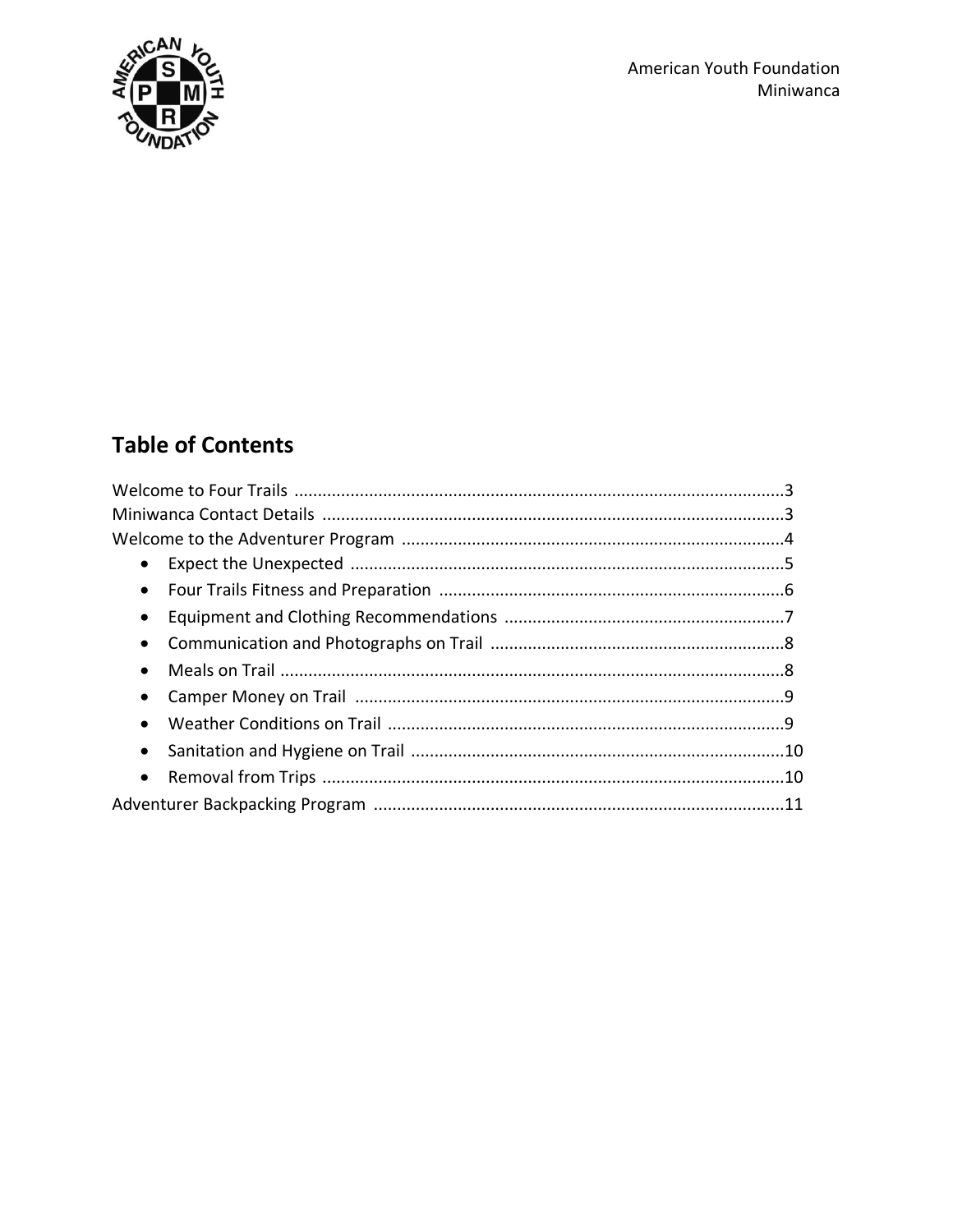

## **Welcome to Four Trails**

Dear Adventurer Camper & Family,

Whether this is your first time in Four Trails or you're returning for another summer of adventure, we are so excited to welcome you to the Adventurer program. Your participation in this program is the start of an experience where you will connect, play, and reflect in the outdoors, and we are thrilled to invite you on this adventure.

The foundation of Four Trials is the believe that, when we explore and discover the wonder of the natural world, we also explore and venture inward. When we pay to the astounding outdoors, we also pay attention to our equally astounding inner selves. We then use that selfknowledge to be better, more engaged community members.

This handbook is a good place to begin your preparations for the adventure ahead. The first section, Welcome to the Adventurer Program, covers many need-to-know topics for Adventurer campers, and the following sections offer a thorough explanation of Adventurer campers can expect to do on trail.

If you have any additional questions after reviewing this information, please email or call us. Get outside, listen, play, feel, connect, and happy trails!

Emily Knuth [eknuth@ayf.com](mailto:eknuth@ayf.com) Girls Camp Director Michael Harter [mharter@ayf.com](mailto:mharter@ayf.com) Boys Camp Director

Griffin Vogler [gvogler@ayf.com](mailto:gvogler@ayf.com)  Operations Director

Regan Gibson Wiesler [rgibson@ayf.com](mailto:rgibson@ayf.com) Girls Camp Assistant Director

## **Miniwanca Contact Information**

8845 W. Garfield Road Shelby, MI 49455 [MiniwancaCamps@ayf.com](mailto:MiniwancaCamps@ayf.com)

Miniwanca Main Office: 231-861-2262 Girls Camp: 231-861-3343 Boys Camp Office: 231-861-3342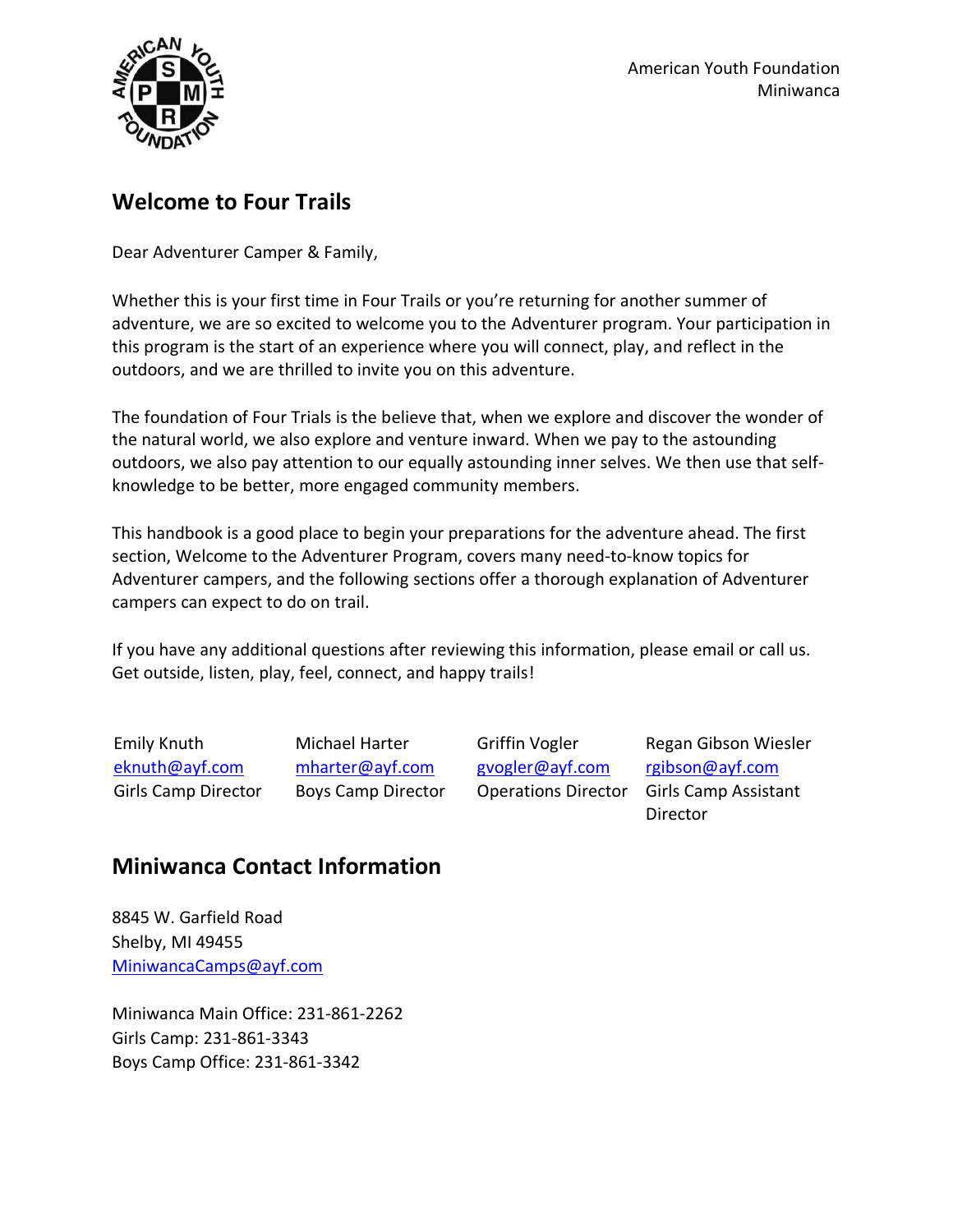## **Welcome to the Adventurer Program**

Adventurer campers will embark on a true voyage of discovery as they backpack around North Manitou Island. With their gear packed into their pack that they will carry, Adventurers are introduced to self-supported backpacking while experiencing the joys of living simply, camping out each night, and pushing themselves into their growth zones as they discover their personal best.

While Michigan has plenty of beauty for scenic backpacking, we hope that Adventurers will look inward and see beauty as well. Adventurers will be called on explore new places and cultures, all the while developing a greater sense of their own resilience, determination, and ability. Additionally, as role models to our younger campers, Adventurers should demonstrate positivity, respect, care for our environment, and the embodiment of the values of best self and balanced living. In return, participants can expect a summer of amazing memories and lasting friendships.

Families should also carefully review the [2022 Camper & Family Handbook,](https://ayf.com/wp-content/uploads/2022/03/2022-Miniwanca-Handbook.pdf) which outlines Opening and Closing Day information, 2022 health policies and protocols, and other important AYF policies and information.

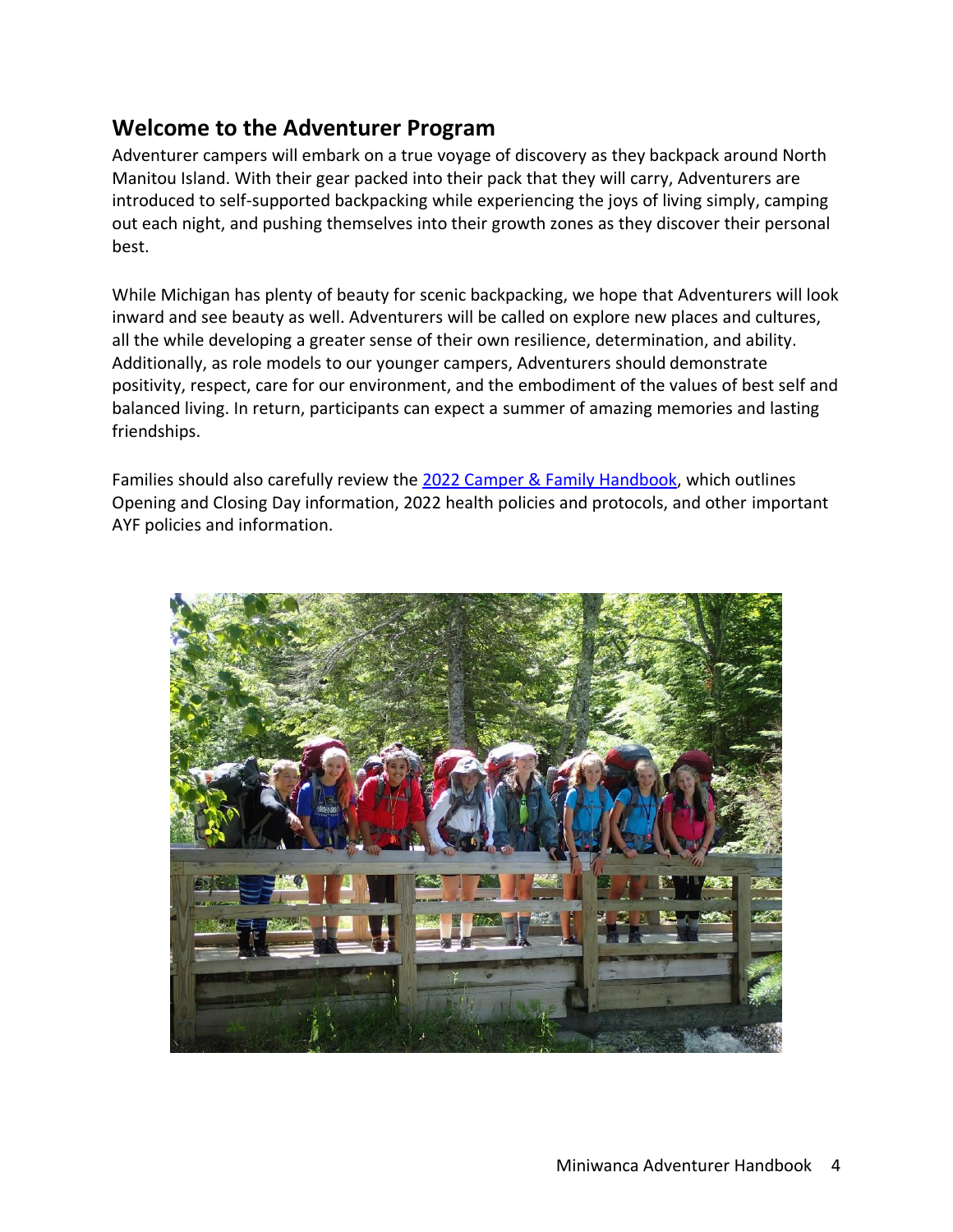## **Expect the Unexpected**

The AYF makes every reasonable effort to ensure a fun, safe camp experience where campers are encouraged to achieve their personal best. However, we cannot foresee or control every circumstance. Group dynamics, failure to follow instruction, missing a turn, interactions with people not affiliated with the AYF, inclement weather, and other environmental hazards can create unexpected challenges on trail. Our staff is trained for unexpected situations, and as a result our unplanned programmatic elements often serve as the greatest catalyst for teaching our participants life skills. Campers gain problem-solving skills as they resolve low-level incidents during their turn as "leader of the day" under the supervision of their trip leader.

Unforeseen circumstances can provide campers a valuable opportunity for critical thinking and problem-solving. Should an incident occur, our priority is camper safety and quality of the overall group experience. Our course of action may include but is not limited to: addressing the incident with individuals involved or the entire trip group, facilitating group collaboration to determine the next best steps, and/or intentionally adjusting the itinerary.

For a positive group and individual experience, it is important campers come to Miniwanca physically fit, mentally prepared, and with the correct equipment. Be sure to follow the specific training and equipment recommendations included in the following sections.

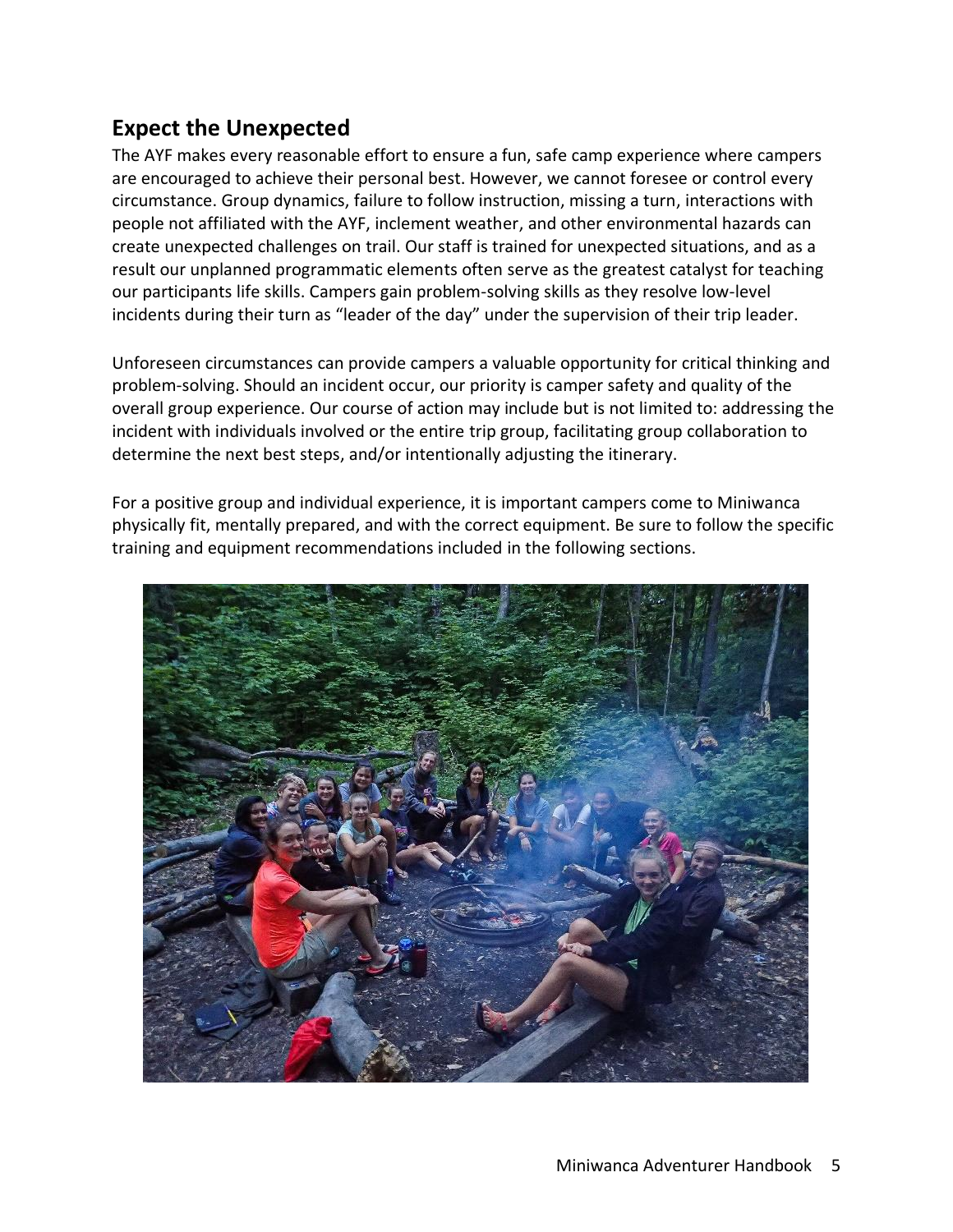## **Four Trails Fitness and Trip Preparation**

It is important campers arrive with a base level of fitness that allows them to participate in physical activity up to several hours at a time. We have created Four Trails Fitness and Training Program and strongly recommend campers complete it to ensure their safety and enjoyment and that of their trail group.

Suggested activities to prepare for a Four Trails trip include:

- Cycling on a bike or exercise machine.
- Swimming, running, or another cardio-intensive activity.
- Yoga or other activity that increases flexibility and core strength.
- Strength-training exercises including push-ups, sit-ups, chin-ups, pull-up,s and supervised weight training.
- Practicing healthy levels of hydration, diet, and rest.

**Cardiovascular Endurance Assessment:** Find a 1.5-mile course (local running track or set a back road course with a car) and run and/or walk the course as fast as you can. Ideally, a Four trails camper should be able to complete this 1.5-mile course in less than 15 minutes.

|               | Cardiovascular   |                           | <b>Strength</b>  |                    |
|---------------|------------------|---------------------------|------------------|--------------------|
| Week          | Days per<br>week | <b>Minutes</b><br>per day | Days per<br>week | Minutes per<br>day |
|               | 3                | 30                        | 2                | 15                 |
| $\mathcal{P}$ |                  | 30                        | $\overline{2}$   | 15                 |
| 3             |                  | 30                        | 3                | 20                 |
| 4             |                  | 30                        | 3                | 30                 |
| 5             |                  | 40                        | 3                | 30                 |
| 6             |                  | 50                        | 3                | 30                 |
|               |                  | 30                        | 3                | 45                 |
| 8             |                  | 60                        |                  | 45                 |

#### **Suggested Training Program**

These activities will boost a camper's physical and mental readiness and minimize the stress related to these physically demanding trip experiences.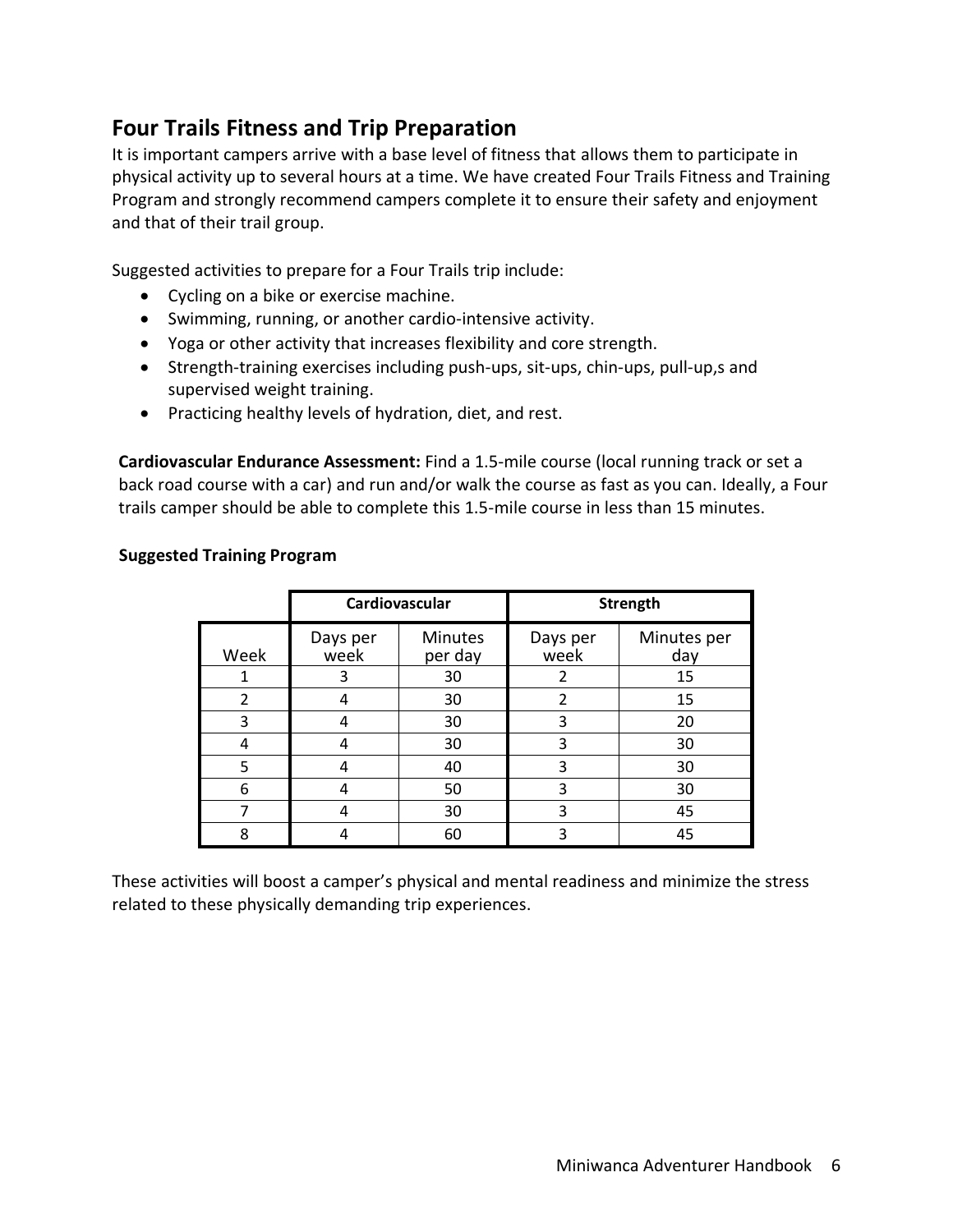## **Equipment and Clothing Recommendations**

Miniwanca provides as much group gear and equipment as possible, such as canoes, tents, dry bags, and backpacks. In general, campers are responsible for personal gear including clothing, sleeping bags, and sleeping pads. Please carefully review the **Adventurer Packing List** to ensure your camper has all the items necessary for a safe, fun experience. We encourage campers to consider cost-effective and environmentally sustainable gear options like borrowing from friends and family or purchasing secondhand items in good condition.

Campers must bring all required layers of clothing, including insulating and synthetic layers for warmth. Temperatures on trail can range from 40 degrees F to 90-plus degrees F, and the weather is variable. Review the following information and recommendations and contact us if you have questions.

#### **Fabrics**

Synthetic fabrics such as polyester or wool are excellent insulators, and we indicate which clothing and gear items should be made of these materials [on the packing list.](https://ayf.com/wp-content/uploads/2022/04/MW-ADV-Packing-List-2022.pdf) Cotton loses its insulating properties when wet and won't keep campers warm, comfortable, and happy on trail.

Conversely, many campers prefer cotton, nylon, or quick-drying fabrics that keep them cool during long, hot days of hiking and canoeing. Campers should both options available to adapt to fluctuating temperatures. Learn more about outdoor clothing basics.

#### **Layers**

Layering trip clothing is the best way for campers to adjust to changing environments. We recommend three layers, starting with a thin base layer (long underwear, tops and bottoms), a second layer (long-sleeve shirt, pants), and a heavier fleece outer-layer. The camper's raincoat should be able to fit these three layers underneath without feeling too tight or restrictive. Learn [more about layering basics.](https://www.rei.com/learn/expert-advice/layering-basics.html)

#### **Rain Gear**

Waterproof rain gear is necessary to keep campers dry and comfortable. Campers should test their raincoat in the shower before arrival. Families can purchase re-waterproofing sprays if the raincoat is several years old. [Learn more about rain gear basics.](https://www.rei.com/learn/expert-advice/rainwear.html)

#### **Sleeping Bags**

There are two important factors to consider about your sleeping bag for this trip: warmth and compressibility. Sleeping bags must have a **synthetic fill**. Like polyester and wool, synthetic fill sleeping bags maintain their insulating properties when wet. This is especially important for canoe trips, when so much time is spent on the water. Sleeping bags must also have a temperature rating of at least 30 degrees F. Warmer ratings (10 to 20 degrees F) are also adequate. Sleeping bags must also have a **compression stuff sack** with straps on the exterior that can be tightened to compress the bag. [Learn more about sleeping bags.](https://www.rei.com/learn/expert-advice/sleeping-bag.html)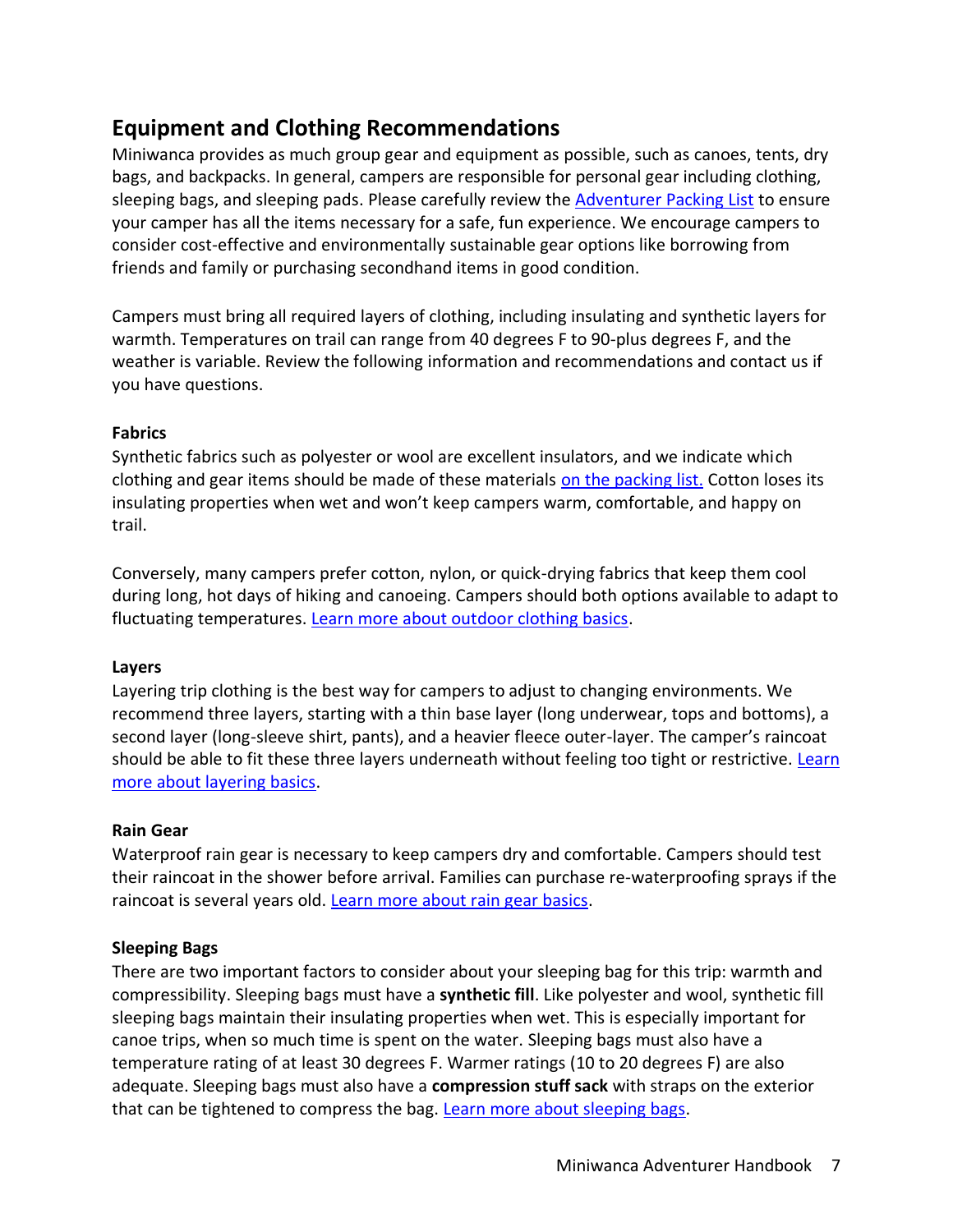#### **Sleeping Pads**

Sleeping pads help campers sleep comfortably in a wilderness setting. There are many different kinds, but the main considerations are weight/size, insulating ability, and comfort. The most basic requirement for a sleeping pad is that it keeps your camper off the ground, such as the Therm-a-Rest [Ridge Rest](https://www.thermarest.com/sleeping-pads/trek-and-travel/ridgerest-classic-sleeping-pad/ridgerest-classic.html) or [Z-Lite](https://www.thermarest.com/sleeping-pads/fast-and-light/z-lite-sol-sleeping-pad/z-lite-sol.html) sleeping pads. [Learn more about sleeping pads.](https://www.rei.com/learn/expert-advice/sleeping-pads.html)

#### **What Not to Bring**

We believe that the following items detract from the campers' experience or create a safety hazard. In respect of the community, please make sure not to bring these items:

- **Electronics such as smartphones, tablets, smartwatches, fitness trackers, e-readers, or other connected devices.** Digital cameras are OK. Any smartphone or connected device will be checked into safekeeping for the duration of the session.
- Snacks, sodas, or sports drinks. Because we have campers with severe food allergies, outside food, candy, and gum are not allowed.
- Pocket knives, hunting knives, hatchets, axes, lighters, matches, candles, or fireworks
- Aerosol cans for bug spray, sunscreen, or other products
- All medications, **including over-the-counter and vitamins**, must be turned into the Health Team at check in. Please review our [2022 Health Policies](https://ayf.com/wp-content/uploads/2022/02/MW-2022-Health-Updates.pdf) for more information.

If campers bring these items, staff will store them in safekeeping and return them at the end of camp.

## **Communication and Photography on Trail**

All Four Trails leaders carry a cell phone while on trail, as well as a satellite phone for more remote adventures. Miniwanca has regularly scheduled check-ins with trip leaders, and when possible, trip leaders notify Miniwanca when the group arrives at its daily destination.

Campers will can receive and send mail at camp before, between, and/or after their trips. All camper mail and care packages received while they are on trail will be stored until they return. Please review our care package and mail guidance in our [Miniwanca Camper & Family](https://ayf.com/wp-content/uploads/2022/03/2022-Miniwanca-Handbook.pdf)  [Handbook.](https://ayf.com/wp-content/uploads/2022/03/2022-Miniwanca-Handbook.pdf)

Due to the remote settings of thee experiences, groups cannot provide regular detailed realtime updates or photographs. Photos from Four Trails trips will be available online when groups have returned to camp. Families will receive SmugMug login information via email once their camper's session begins. Learn more about our [revised Photo Policy.](https://ayf.com/ayf-onsite-photo-policy/)

## **Meals on Trail**

Backpacking and paddling trip food is supplied by our Food Pack-Out System. Leaders plan and provide menus aligned with the values of the [Miniwanca Food Program.](https://ayf.com/who-we-are/mission-philosophy/#:~:text=SUSTAINABILITY%20GUIDING%20PRINCIPLES-,FOOD%20PROGRAM%20GUIDING%20PRINCIPLES,-We%20strive%20to) Where possible, we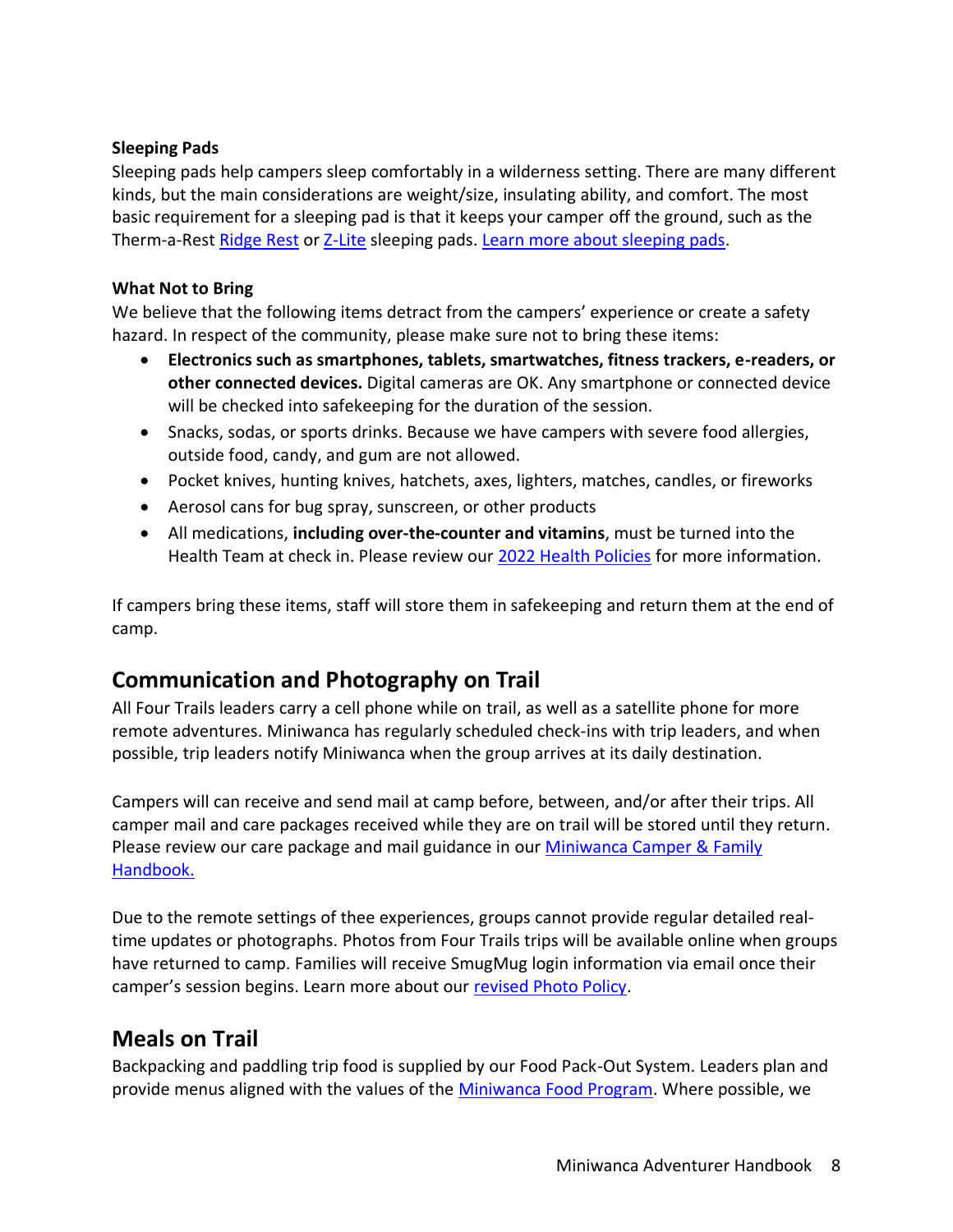offer premium fuel options, including whole grains, fresh fruit and vegetables, and alternative proteins. Leaders ensure campers receive food that helps them power through the day (complex carbohydrates and sugars, healthy fats), food that helps them grow (nourishing proteins such as nuts, beans, grains, dairy, and meat when available), and food that gives them a healthy glow (fresh fruits and vegetables).

Our goal is to ensure all campers are eating healthy meals in sufficient quantities. Junk food, candy, and soda do not provide the same level of nutrition as other food options, and in some cases may harm a physically active body. Campers cannot bring these items to camp or on trail.

## **Camper Money on Trail**

Campers are allowed spending money for souvenirs. **Miniwanca aims to minimize inequities in pocket money between campers.** We ask camp families provide pocket money **that does not exceed** the following amounts:

- \$30 for **Explorer** campers
- \$50 for **Adventurer** campers
- \$50 for **Voyageur** campers

Miniwanca will collect spending money on Opening Day and distribute it to campers for their trips. Families must provide cash. Miniwanca does not use camp store accounts, and we cannot charge credit cards to provide a cash advance on-trail spending.



## **Weather Conditions on Trail**

Weather on the roads, rivers, lakes, and trails can change quickly and be severe, affecting the plans of a trip group. Rain can cause less than adequate conditions, including slippery terrain, increased workload for the paddler or hiker, and loss of body heat on cool days.

All these conditions are manageable, and Miniwanca has policies in place to respond to various weather conditions. It is important that all campers are physically fit and come prepared with the correct equipment. Please follow the equipment recommendations in this handbook.

Each trip group will carry a weather radio that provides a forecast including direction and strength of wind, visibility, and general weather for the next 24 hours. These radios

help trip leaders make informed decisions about how the group travels.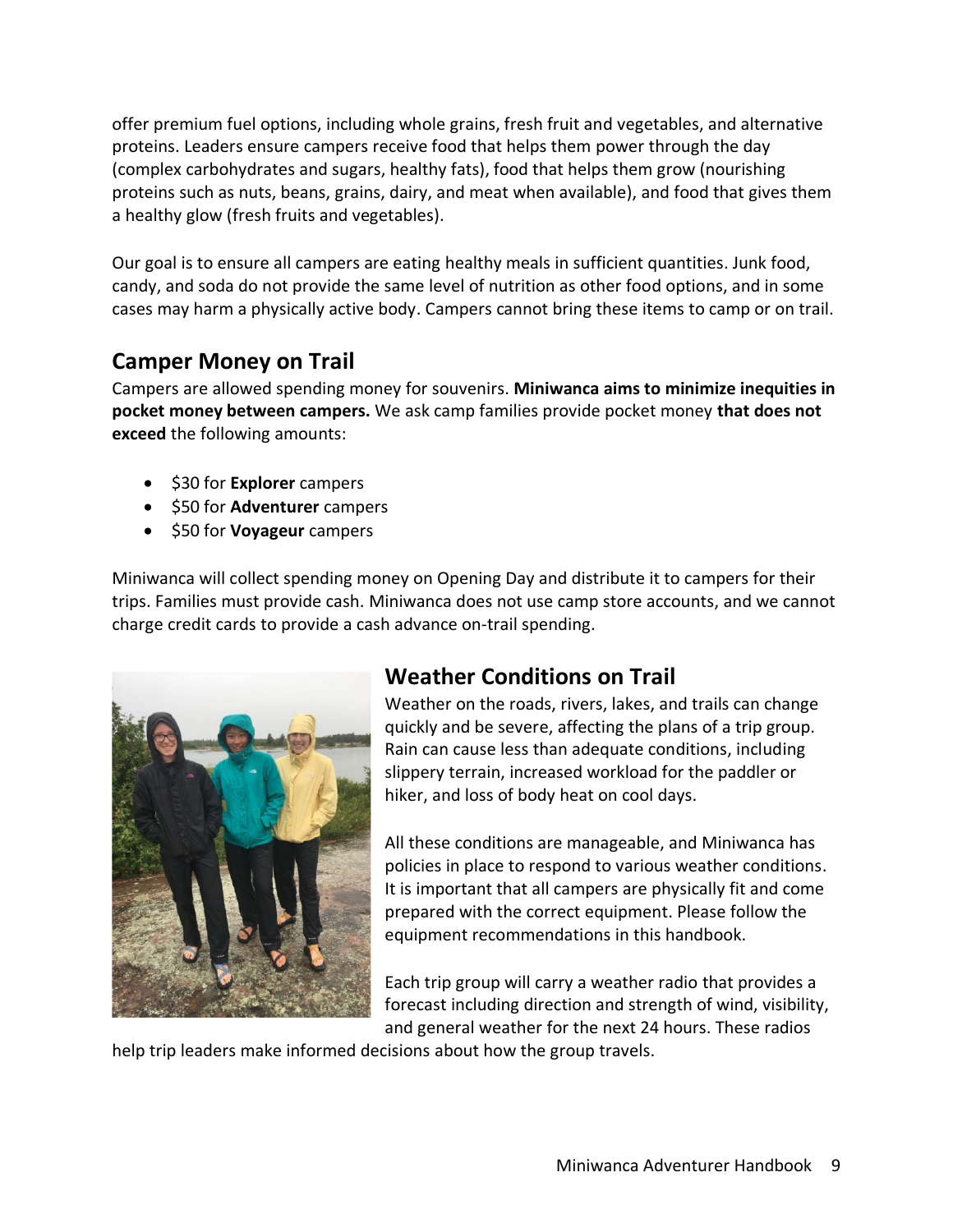## **Sanitation and Hygiene on Trail**

Sanitation and hygiene are just as important on-trail as they are in camp. For the health and safety of all group members, we encourage the following:

- Hand washing/sanitation is mandatory before all meals and after going to the bathroom.
- Groups use public facilities when available and practice Leave No Trace ethics.
- Personal and group dishes will be washed and sanitized after every meal. All food scraps will be disposed of responsibly.

## **Removal from Trips**

It is never easy to decide a camper should be dismissed, and we know it is a difficult thing for families to hear. **Behaviors that result in immediate dismissal include but are not limited to: threat to harm self or others, possession or use of drugs or alcohol, or possession of a weapon**. AYF staff must balance what is best for the group and community with the needs of an individual camper. If a camper's actions, statements, or attitude negatively affect their cabin or the wider AYF community, or if a camper is physically, mentally, socially, or emotionally unable to participate in camp activities, they may be dismissed. Please review Miniwanca's full Behavior and Dismissal Polices in the 2022 Camper & [Family Handbook.](https://ayf.com/wp-content/uploads/2022/03/2022-Miniwanca-Handbook.pdf) If a camper is removed from a trip, AYF staff will return the camper to Miniwanca or a local airport. Families are responsible for picking up their camper as soon as possible.

If a camper is injured or becomes ill on trail, staff will arrange for the camper to be transported to the nearest hospital, and a Miniwanca staff member will contact the parent or guardian with the hospital's contact information.

If a camper cannot continue the trip, Miniwanca will arrange transportation back to camp, and parents should pick up their child as soon as possible. Parents are responsible for all medical and associated evacuation costs. Families may be eligible for a prorated tuition medical refund. Please review Miniwanca's full Withdrawal and Dismissal Policy in the [2022 Camper & Family](https://ayf.com/wp-content/uploads/2022/03/2022-Miniwanca-Handbook.pdf)  [Handbook.](https://ayf.com/wp-content/uploads/2022/03/2022-Miniwanca-Handbook.pdf)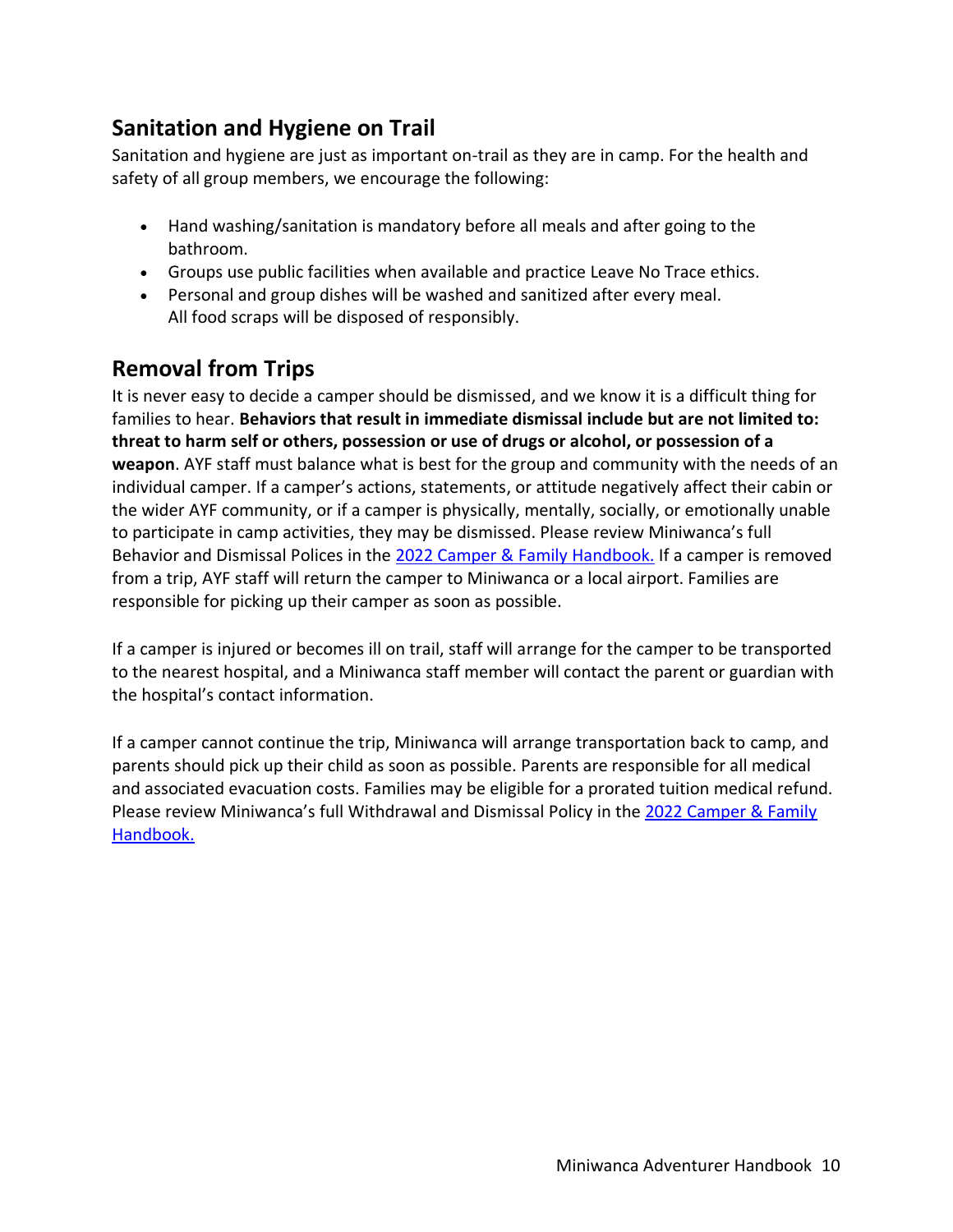## **Adventurer Backpacking Program**

Miniwanca's Adventurer backpacking program introduces campers to extended multiday hiking in the backcountry, while living as a low-impact mobile community. Campers will hike 3 to 7 miles a day on the pristine lakeshore of North Manitou Island.

Campers will carry their personal gear and a portion of the group gear. Packs may weigh between 30 and 50 pounds, and trip leaders are very intentional about each participant's packto-body weight ratio.

#### **What is an average day like on trail?**

Groups will hike 7 days, averaging 6 to 8 miles per day with some low mileage days (0 to 3 miles) to recharge. They will adhere to a leave-no-trace ethic and follow all backpacking and camping procedures. They will stay at pre-determined campsites, so it's important they make it to camp in plenty of time to find an adequate place to stay overnight.

Wake up times and mealtimes will vary and will depend on the group's time management, efficiency, and other environmental factors, keeping in mind the importance of getting into camp with time to make dinner and enjoy the evening.

Throughout the day, campers and leaders will exercise all four folds to work towards logistical, personal, and group goals. Trip groups will also engage in a reflective activity that adds meaning to their individual and group experiences.